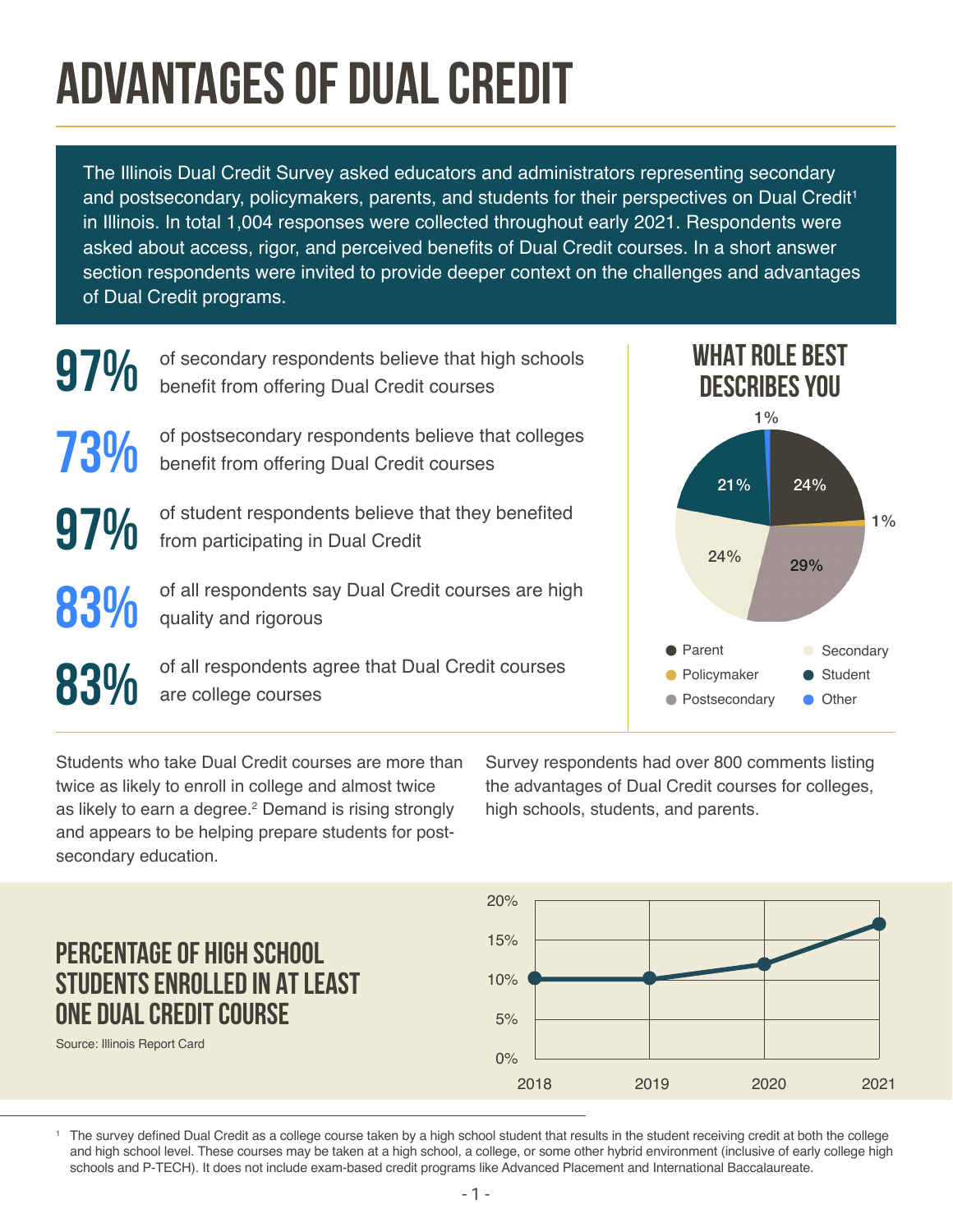## **FAMILIES SAVE MONEY AND STUDENTS GET A JUMP ON COLLEGE**

 *"The biggest advantage is that I was told that doing a Dual Credit course will* **help me save money** *and get an almost free college credit, which I really need."* 

—Dual Credit Student

 *"As a parent, it gives a leg-up to college as well as a* **tuition savings,** *provided the course*  transfers or 'counts' at a student's postsecondary *destination and their program. It helps students*  see 'the point' of studying varied subjects and *earning good grades."* 

—Parent

## **STUDENTS GAIN EARLY EXPOSURE TO COLLEGE RIGOR**

 **"Challenges the student.** *Gives them a viewpoint into college curriculum. Allows students to place out of standard college courses. Allows students*  to get further study in a particular field."

—Parent

 *"Allows students to get a* **head start on their college coursework** *preparing them for the next steps in their educational careers. For colleges, it provides a recruitment pathway for students entering the program."* 

 $-$  Postsecondary Faculty

 *"The biggest advantage is for students to graduate from high school with some college credit under their belts. It can give them the idea that* **education continues; it doesn't end at high school.** *It introduces them to their local community colleges and makes the transition more natural."* 

 $-$  Postsecondary Faculty

 *"The potential f***or post secondary persistence and completion.** It benefits students, taxpayers, *and colleges. It provides an avenue for typically marginalized students to develop the self*efficacy necessary to transition and succeed *on a college campus."* 

—Secondary Administrator

## **WORLD-CLASS EDUCATION OPPORTUNITIES BENEFIT SCHOOLS AND COMMUNITIES**

 *"Dual Credit gives high school students the opportunity to explore college level courses early; transfer credit earned; save money on college; complete college faster; be exposed to college rigor; experience campus diversity etc.* **High Schools have the opportunity to offer rigorous coursework to students, build postsecondary partnerships, and collaborate with college** 

**faculty on curriculum to better serve** 

**students.** *Colleges are able to build partnerships with secondary, offer transfer and stackable credentials, BC, AC, AAS programs and AA completion, and build faculty pool of credentialed*  qualified instructors."

 $-$  Postsecondary Faculty

<sup>2</sup> Ben Struhl and Joel Vargas, "Taking College Courses in High School: A Strategy for College Readiness" (Boston: Jobs for the Future, October 2012), [https://jfforg-prod-new.s3.amazonaws.com/media/documents/TakingCollegeCourses\\_ExSumm\\_120312.pdf](https://jfforg-prod-new.s3.amazonaws.com/media/documents/TakingCollegeCourses_ExSumm_120312.pdf)